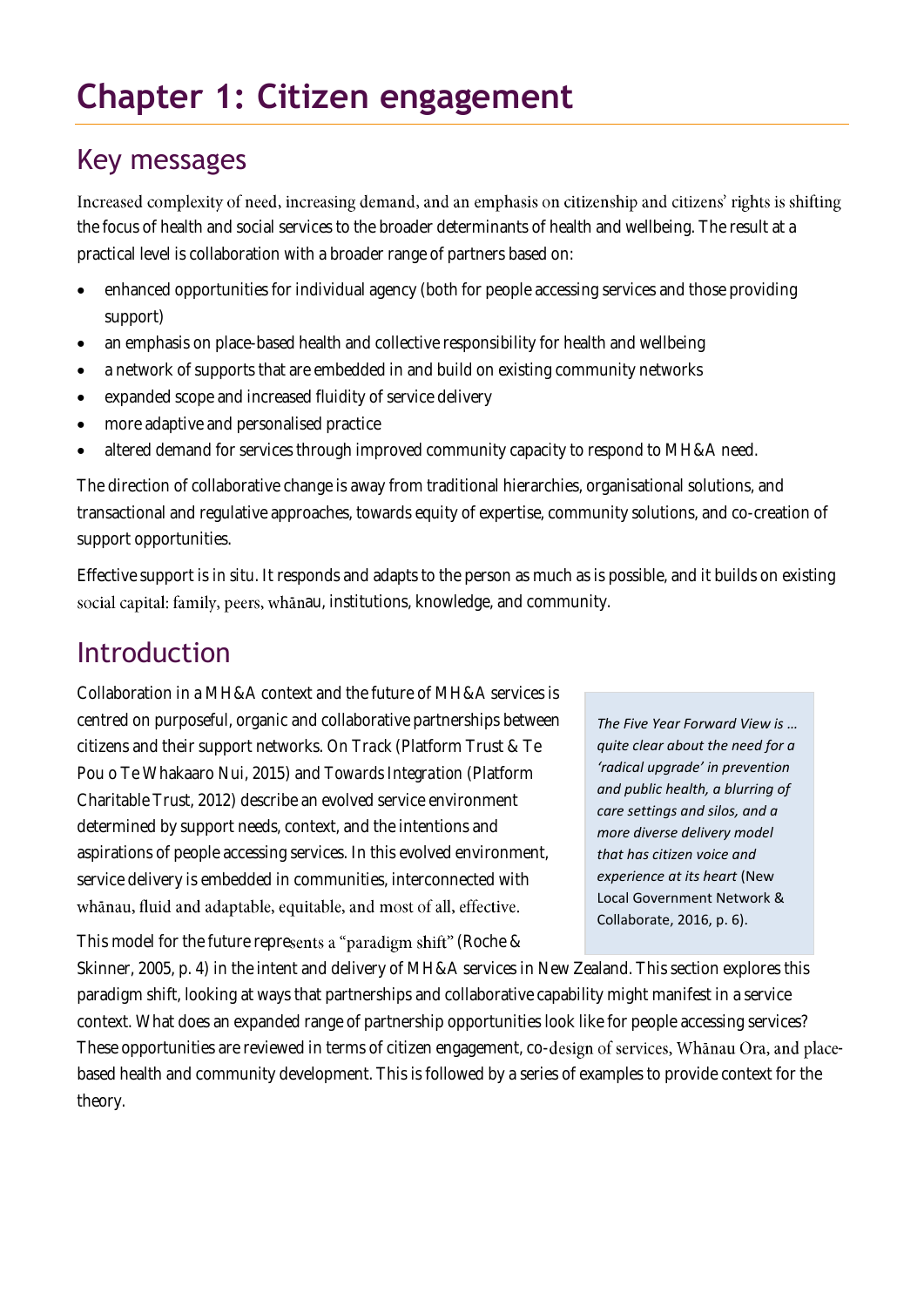# **Citizenship**

An exploration of citizen engagement in the context of MH&A services needs to be grounded in a clear understanding of what citizenship means for people accessing health and social services. The United Nations (2006) *Convention on the Rights of Persons with Disabilities* rights" for people with physical, mental, intellectual or sensory impairments, because of the disabling effects of "society's barriers and prejudices".

Hamer, Finlayson and Warren's (2014) review of attitudes towards citizenship discusses how the biomedical context of MH&A services restricts opportunities for full citizenship for people accessing services. The authors argue that mental health practitioners often lack understanding of the "oppressive social structures that impact on service user's status" and limit personal realisation of citizenship rights (p. 209). Assumptions by professionals around people's competence or insight also restrict choices and place conditions on citizenship.

Citizenship is predicated on opportunities for "personal agency", including the right to take risks and the possibility of failure (Hamer et al., 2014, p. 703). A recovery focus uses a strengths-based approach that supports people as citizens and allows for personal agency. Hamer and Finlayson (2015, p. 703) state:

*Partnerships that support mutual understanding, responsibility and collaboration for treatment planning are one way of reducing the conditions on their citizenship status*.

Ideas of citizenship also apply to individuals as members of society (Durie, 2002). Sir Mason Durie's (2002, pp. 597-598) analysis of the components of citizenship for Māori include:

- rights of an individual to participate in general society
- partnership rights conferred through Te Tiriti o Waitangi, and
- indigenous rights that support Māori rights to "participate in Māori society". •

The implication of these three components is that the state has an obligation to support citizenship based on concurrent realities: individual "equality and democratic rights, participation in society, including te ao Māori", and the Treaty relationship between Māori and the Crown (Durie, 2002, p. 600). The effect of these approaches across government policy is a strategic emphasis on Māori succeeding as Māori (Comer, 2008). *He Korowai Oranga: Māori health strategy* (Ministry of Health, 2014) guides the direction of the health and disability sector to achieve the best health outcomes for Māori and weaves these three notions of citizenship throughout. The key elements of *He Korowai Oranga* are wai ora (healthy environments), whānau ora (healthy families), and mauri ora (healthy individuals). The strategy has a number of guiding features, including Māori control over their own health and wellbeing, equity, community development, Māori participation, and cross-sectoral effectiveness.

Citizenship confers rights around individual, social and cultural agency. In a MH&A context, these rights necessitate a partnership approach and the creation of opportunities for individuals and communities to determine the shape, nature and context for support frameworks. This review emphasises citizenship rights as the foundation for developing the individual practitioner collaborative capability and shifts in organisational culture and behaviour required to realise the MH&A sector's broader aspirations around developing collaborative capability and integration across traditional boundaries.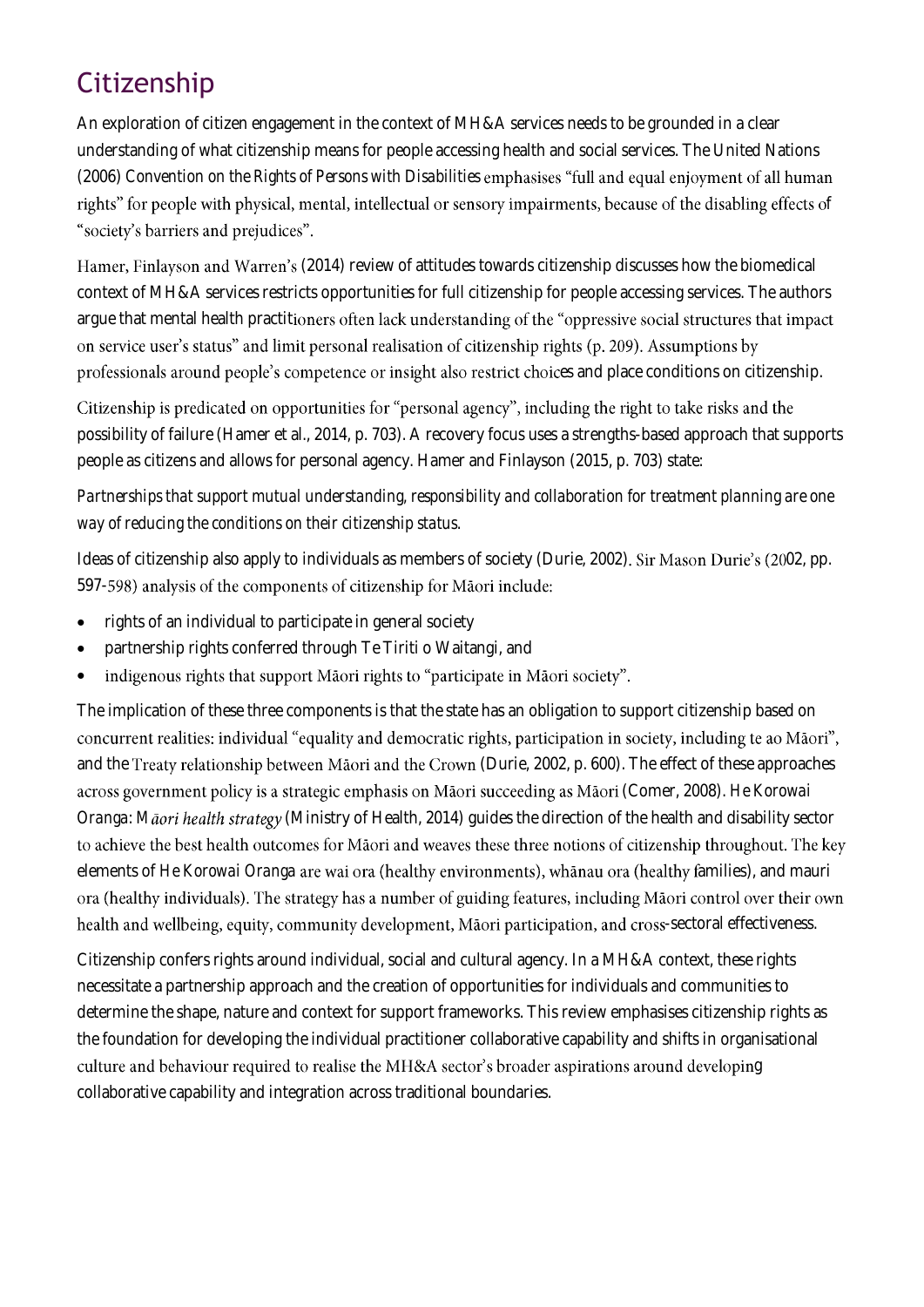# Personalised approaches

The UK place-based health manifesto *Get Well Soon* ways that organisations and services can engage with the public (New Local Government Network & Collaborate, 2016, p. 37; citing Involve (2005) as a source). This arc is shown in Figure 1.



#### **Figure 1: Five steps on an arc of citizen engagement**

Source: New Local Government Network & Collaborate (2016).

The *Get Well Soon* authors state that organisations commonly engage with the public at the "inform" and "consult" end of the spectrum. They argue that instead "the core of every clinical and professional interaction with individuals" should be based on personalised approaches to health and social service delivery (p. 37). The authors argue that a personalised approach centres on "individual agency, community capacity and social capital" to build a more health-empowered population (p. 35). The benefits include shifting health focus away from reactive, acute, hospital-based services to proactive, less institutional, community-based health and wellbeing services.

The New Zealand Productivity Commission (2005) report *More Effective Social Services* states that empowering clients to make "core choices" improves client wellbeing, but that the system needs to change to allow this to happen. System changes include a shift in the balance of power away from funders and services, the development of mechanisms such as improved funding flexibility, provision of information to support client empowerment, and a shift in attitudes of many providers and government officials. The reforms proposed by the productivity commission are intended to develop client pathways focussed on employment, physical and mental health, and social connections, access to services better matched to need and context, and empowerment through improved information and choice around services (p. 24).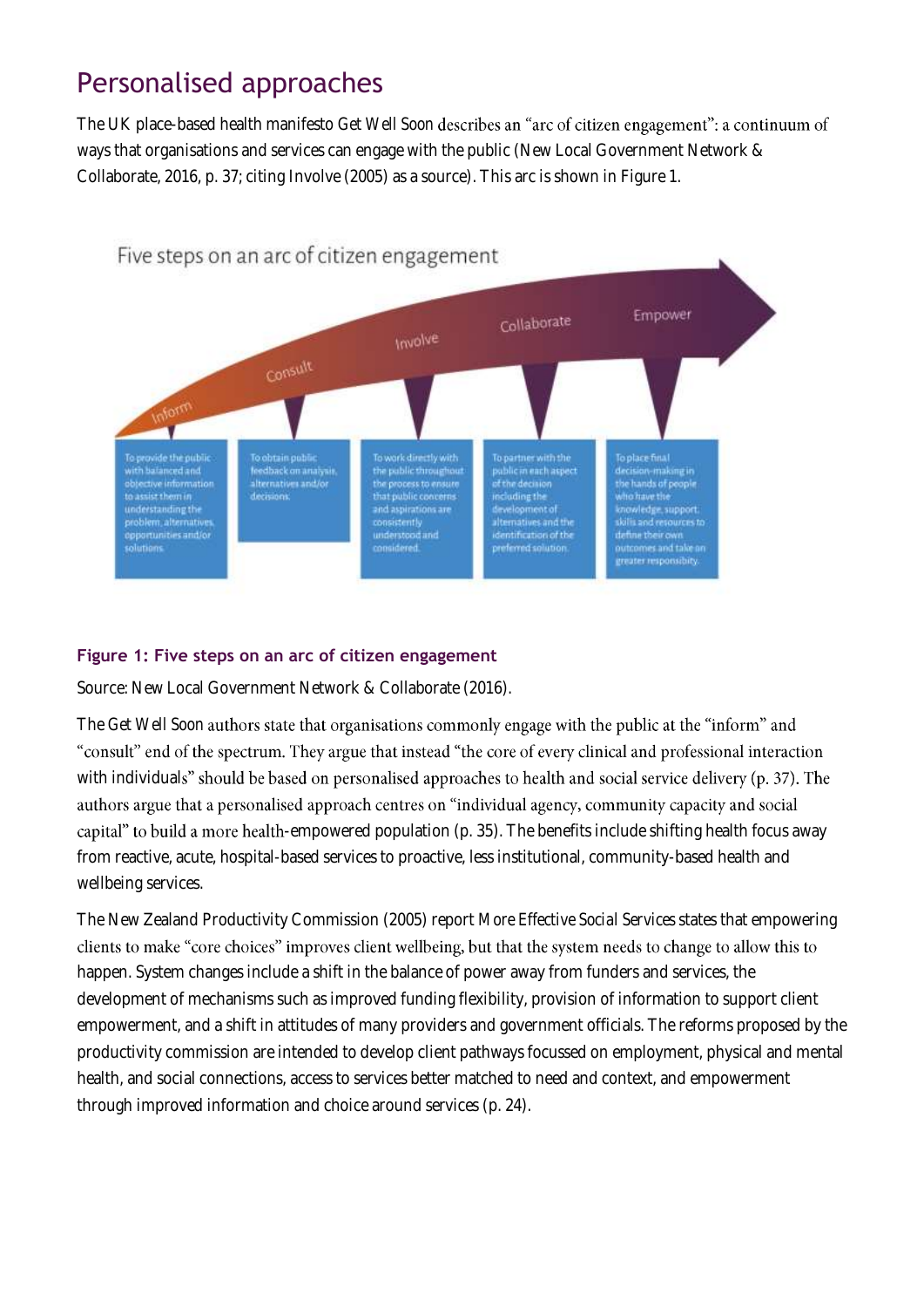# Co-design

Co-design of services is a key feature of the collaboration literature. Co-design utilises the person accessing a service as a design specialist based on their personal expertise (Sanders & Stappers, 2008 n.p.). Co-design allows people to participate in the design of public services in order to better respond to increasing complexity, build trust in government, develop greater responsiveness, relevance and effectiveness of services, and develop social capital (Bradwell & Marr, 2008). Co-design is a way of working together that emphasises:

- equal partnership
- shared decision-making
- innovation
- integration (Co-design Initiative, 2016, p. 9)

Co-design blends community engagement and participatory design and places people accessing services at the centre of design and delivery of services, minimising the power imbalance between different stakeholders. Codesign is best used in "complex services where expertise and information is widely dispersed, and where it is crucial to build wider support for, and ownership in, the service design" (New Zealand Productivity Commission, 2015, p. 134).

In the context of integrated services for vulnerable people, Superu has used the Human Services Value Curve (Oftelie & Leadership for a Networked World, 2014) to describe "generative" processes and outcomes that are based on multi-stakeholder co-creation of resources, services and partnerships to "address the underlying determinants of community health and wellbeing" (Social Policy Evaluation and Research Unit, 2015, p. 3). Generative responses develop "healthy communities by co-creating solutions for multi-dimensional family and socioeconomic challenges and opportunities" (Oftelie & Leadership for a Networked World, 2014, p. 5).

A major challenge for the co-design movement in the context of health services provision is recognising:

*The profound cultural, identity and practice challenges posed by co-production at every level and in every area of health system functioning and health professional practice* (Dunston, Lee, Boud, Brodie, & Chiarella, 2009, p. 49).

The co-design process requires what Dunstan et al. (p. 49) call "a co-productive health professional" who has a mixture of technical skills and soft skills, including being good at listening, trusting the capacity of people accessing services to contribute to their own care, and a commitment to equity of relationship between health professionals and citizens.

Bradwell and Marr's (2008) international survey of co-design of public services showed co-design has moved from a theoretical perspective to a practical approach across a wide range of international public services. However, their review of co-design in Australia and New Zealand found evidence of a narrower, "customerservice" type of collaboration.

Looking at co-design in a more concrete context, the New Zealand Productivity Commission (2015) argues the current system of access to social services fails to respond to variation in the capacity of individuals to coordinate their own services. The authors represent this variation using the diagram in Figure 2.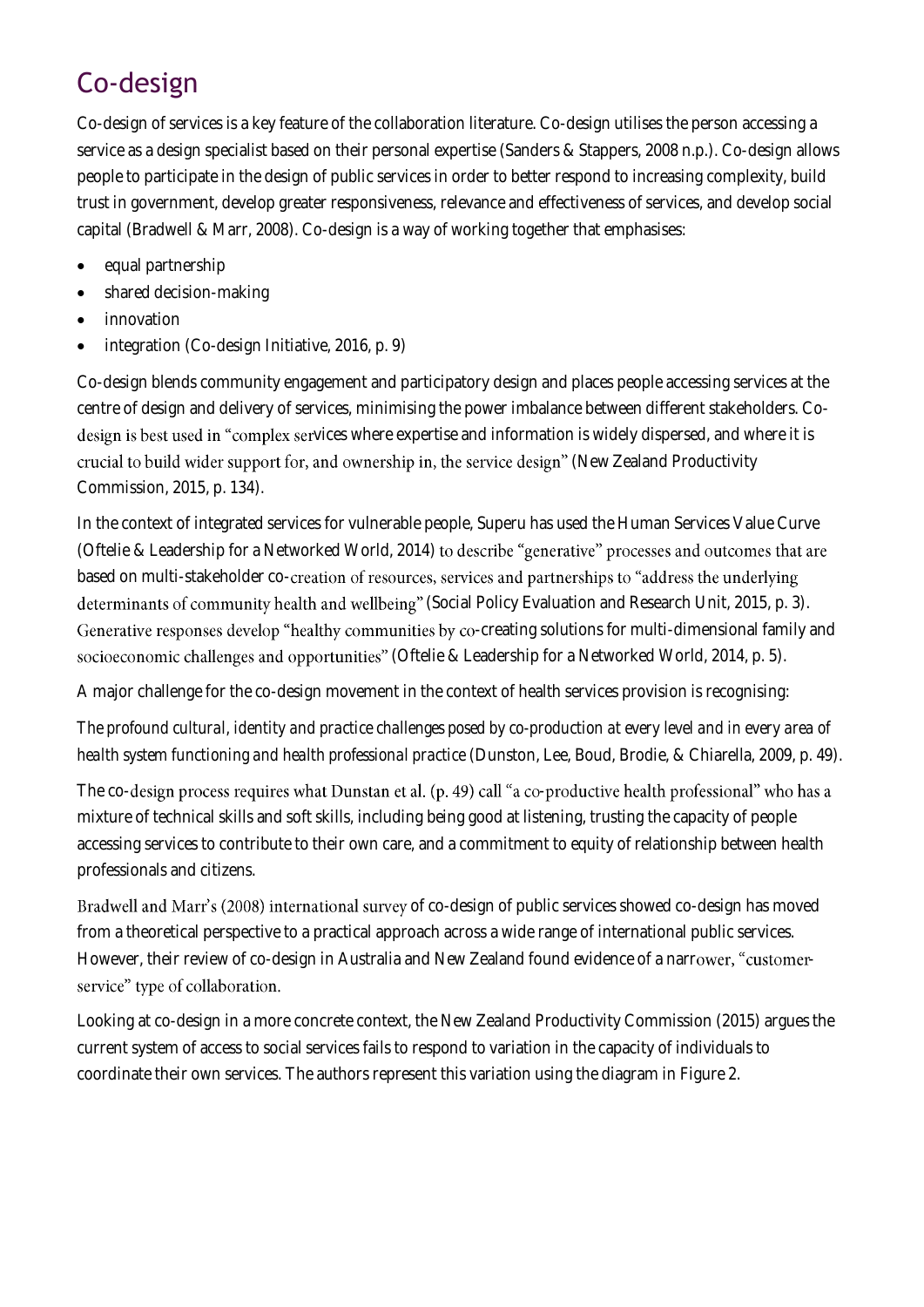Characteristics of clients of the social services system



### **Figure 2: Characteristics of clients of the social services system**

Source: New Zealand Productivity Commission (2015).

The group in Quadrant C are described as people with often "complex and inter-dependent needs [who have] the capacity to coordinate the services they require" (p. 53). The term 'co-production' is used at a more micro level by the commission to describe the process of clients "tailoring services to meet their own needs" (p. 134). The commission states there is considerable scope in New Zealand for developing "client-directed service models" that offer people scope to budget hold, and select how, and when and from whom they receive services. The commission outlines a number of international examples of client-directed service models (pp. 279-280).

# Place-based health

The place-based health agenda in the UK is driven by a shift towards "systems of care" to respond to increasing demand, financial constraint and pressure on services, as well as risks around increasingly siloed behaviour by health agencies and organisations (Ham & Alderwick, 2015, p. 5). The argument is that providers need to collaborate and work together in communities of place to respond to the wider determinants of health: social, economic and environmental. The emphasis on place assumes that most health care provision is local and that integration works best at clinical and service levels (and not so well at an organisational level). Place-based health forces consideration at a local system level rather than "trying to address system problems with organisational solutions" (Kippin & Fulford, 2016, p. 5).

*Get Well Soon* (New Local Government Network & Collaborate, 2016, p. 40) describes place-based health as a process of understanding local health challenges and opportunities. They describe better use of "social and neighbourhood networks" involving local authorities, schools, businesses, housing providers, community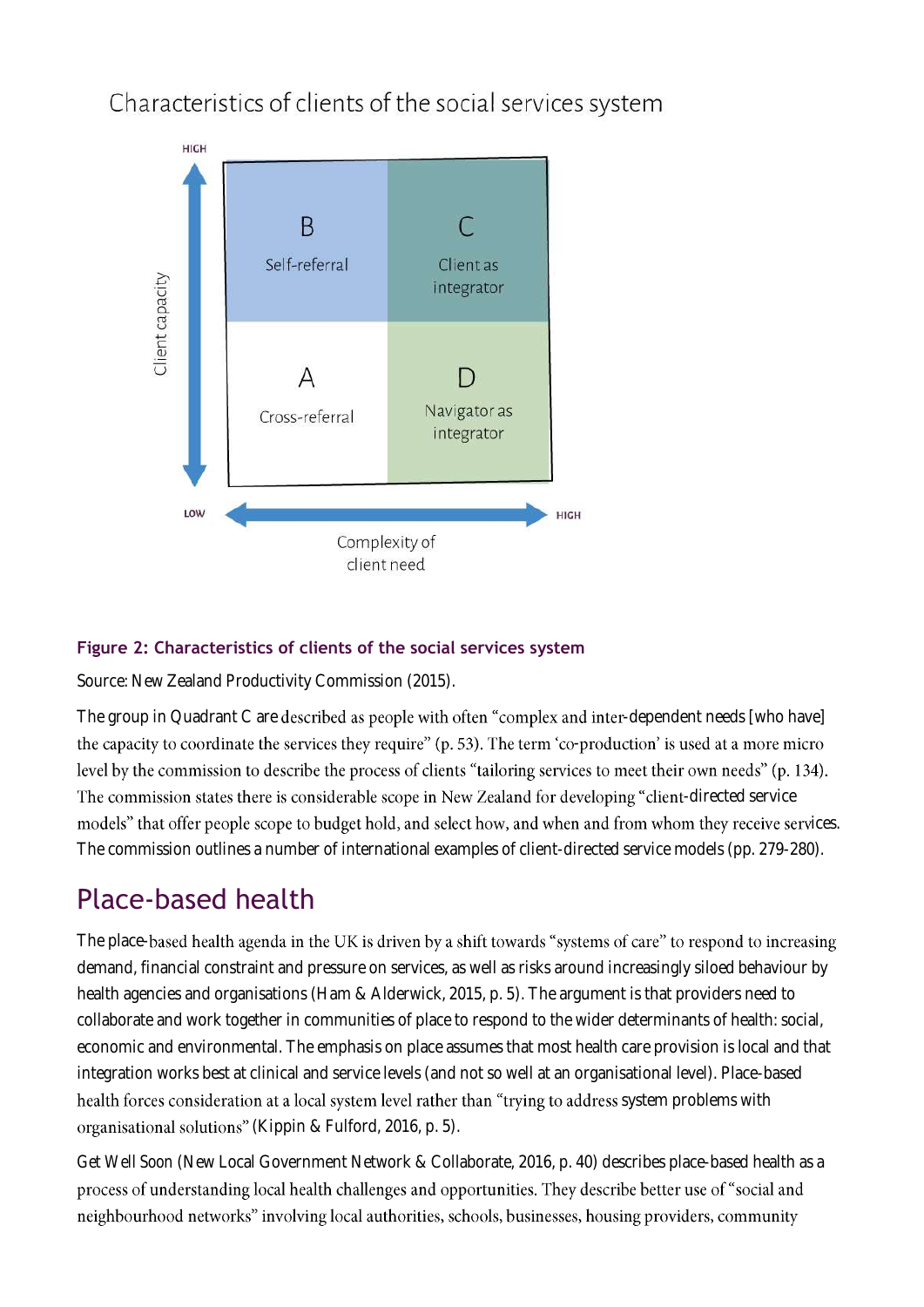organisations and local people, to improve health and wellbeing. The authors reflect on two different questions to demonstrate the reasoning behind place-based health. The first is "What health services do you want?" versus "What would help you enjoy life more?" (p. 10). The former is likely to elicit a clinical response: the latter a response around home, family, community, work, or aspirations. Place-based health is underpinned by a system that allows the second question to be achieved, based on the integration of health, local government, housing and other services, and a preventative approach, within a geographic area. Place-based health is also based on an assumption that broad groups of people will be able to collaborate, in community contexts, to develop more local support around health and wellbeing.

Adebowale, Kippin and Billiald (2015 n.p.) describe a paradigm shift, based around place-based "new models of care that transcend existing institutions". They argue for three shifts in focus to bring about this change:

- responding to demand through a much more profound understanding of community resources
- framing productivity and outcomes away from organisations to collaboration in communities
- a redefinition of patients as "collaborators" and development of collective social responsibility for outcomes.

# Community and community-led development<sup>1</sup>

Place-based health, as a sphere of changing practice, overlaps with substantial research and resources around community development initiatives to improve health outcomes. Community development is an enormous area of research and thinking, but is only touched on lightly here. There are many resources available around community development as it links to health outcomes.<sup>2</sup>

Inspiring Communities *Learning by Doing* (2013b, p. 7) and neighbourhood strengthening" as critical contributors to mental wellbeing and "feeling safe, supported and *Learning by Doing* also explains that community-led development is enhanced through the presence of more active citizens and purposeful support for enhanced collaborative practice.

Mattesich and Rausch's (2013) research in the US on collaboration success factors highlighted that community development agencies found they could only improve health outcomes when they worked across sectors and engaged with communities, including having leaders deeply rooted in their communities and community ownership of approaches and outcomes. Participants noted the importance of mechanisms for "active listening" and long-term strategies for engagement outside of traditional ways of engaging with communities (p. 8).

# Whānau Ora

 $\overline{a}$ 

The New Zealand Productivity Commission (2015, p. 335) explains that the responsibility of government under Te Tiriti o Waitangi is to "create opportunities for Māori groups to exercise mana whakahaere (authority) in delivering social services", including devolving commissioning decisions to Māori. Whānau Ora represents a comprehensive opportunity to provide integrated services and respond more effectively to whanau aspirations.

<sup>&</sup>lt;sup>1</sup> Note the definitions of these terms in the terminology section – with the key difference being community-led development's focus on "place, cross-sector collaboration and inclusion of system change" (Inspiring Communities, 2013b, p. 15: footnote 11).

<sup>&</sup>lt;sup>2</sup> For example, Volume 30 of the Health Affairs Journal (2011) devotes the entire edition to research on links between community development and health.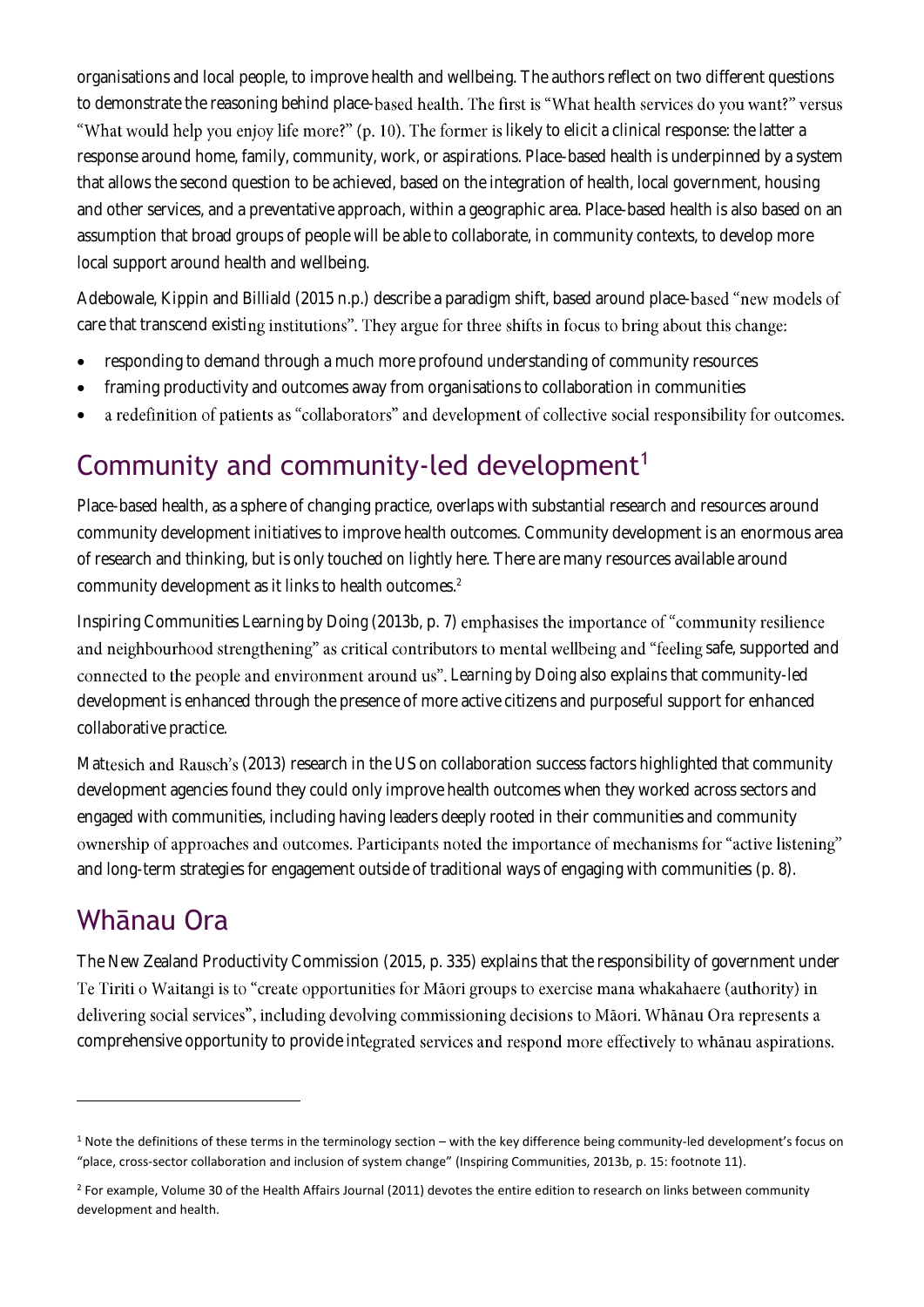Whānau Ora combines all four features discussed so far: citizen engagement, co-design of services, place-based health and community development. It also has a cultural dimension of Māori succeeding as Māori, and of relationships between whānau and providers based on whakapapa (genealogy) or whanaungatanga (kinship relationships) (Taskforce for Whanau-Centred Initiatives, 2010). Feedback to the productivity commission during the development of *More Effective Social Services* identified additional "collective duties of care" arising from manaakitanga (hospitality) and rangatiratanga (the right to exercise authority) (New Zealand Productivity Commission, 2015, pp. 329-330).

The productivity commission emphasises that the New Zealand system of social services needs to be flexible around responding to Māori aspirations and service preferences, and much more nuanced in its understanding of Māori social organisation. The Taskforce for Whānau-Centred Initiatives outlined a series of principles underpinning the development and delivery of whanau-centred services and empowered whanau. These principles include:

- relationships between all stakeholders based on equity, trust, respect, a strengths-based approach, and belief in the worth of each other
- whanau wellbeing, based on the needs, support, aspirations of, and solutions identified by whanau •
- adequate time to develop and strengthen relationships, engagement and knowledge
- whanau-centred services based on "integrated multi-service delivery", early intervention and prevention, collaboration, and flexibility and innovation of delivery
- success measured on the basis of whanau experience and knowledge •
- strategic leadership responsibilities of iwi within tribal territories, and on behalf of providers, to identify priorities, hold government accountable, support cultural development and work collaboratively to "benefit whānau wellbeing" (Taskforce for Whānau-Centred Initiatives, 2010, pp. 39-41).

# How do theories of citizen engagement work in practice?

The examples provided below give context to citizen engagement, co-design, place-based health, community development, and Whānau Ora, in the design and delivery of services. The examples demonstrate a range of macro and micro ways of thinking about collaboration, integration and collective responsibility for health and wellbeing outcomes. They also demonstrate citizenship in action: opportunities for individuals to have much more control over and involvement in decision-making, through personalised approaches, services delivered and embedded in communities, and utilisation of neighbourhood resources and networks. The examples range from citywide, broad-based objectives, to small-scale local opportunities to work with individuals and their communities.

### **Personalised approaches**

### **The 3-conversation model**

A personalised approach should start with a conversation with a person about their personal goals and outcomes. A good example of this type of conversation comes from the work of UK-based OLM Systems (Newman, n.d. n.d.), which has collaborated with the West Berkshire Council to implement a 3-conversation model to replace the existing triage-assessment-referral approach to accessing care services. The 3-conversation model is mapped out as follows.

*Conversation 1: How can I connect you to things that will help you to get on with your life based on your assets, strengths and that of your family and neighbourhood? What do you want to do? What can I connect you to?*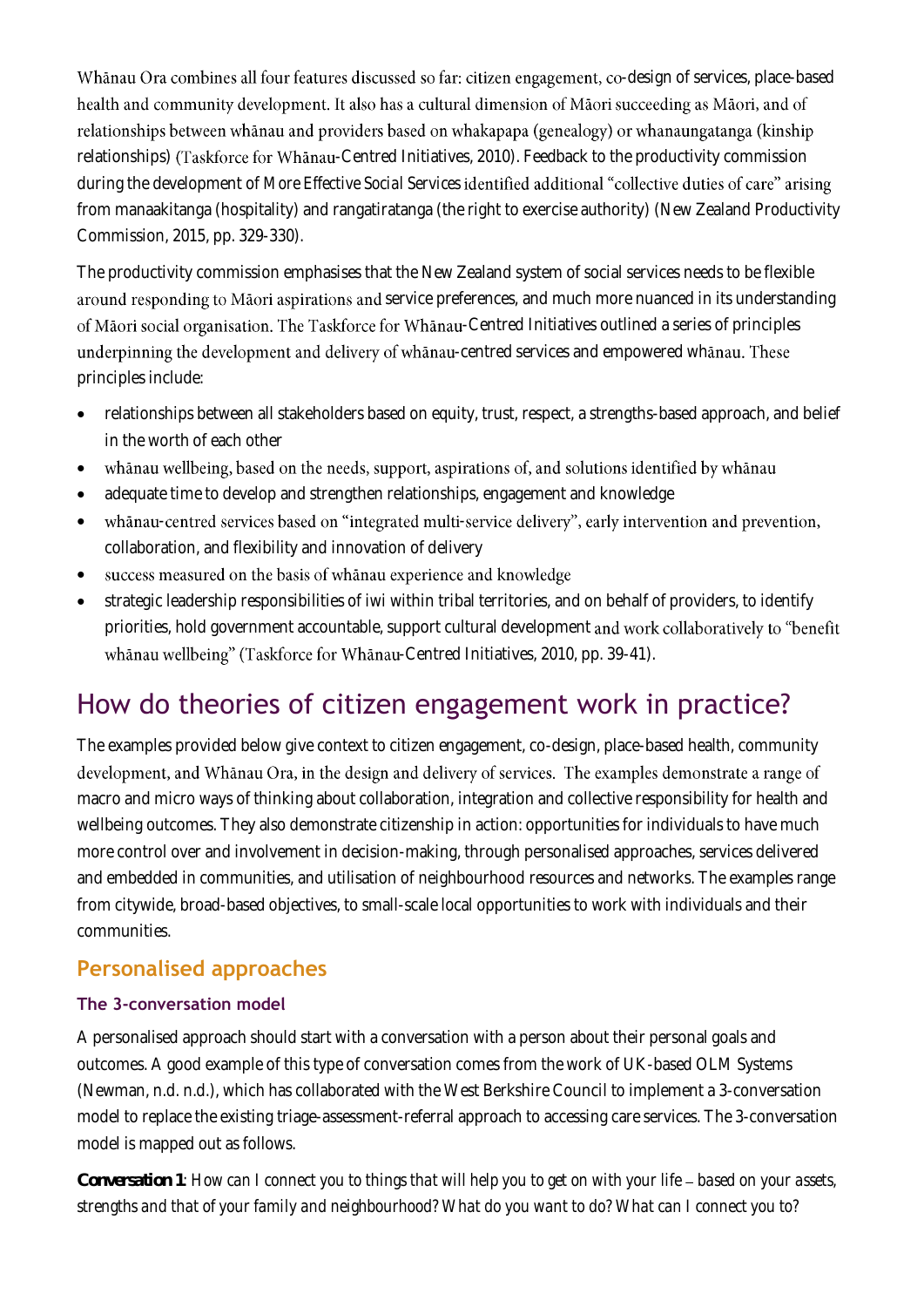*Conversation 2: When people are at risk, what needs to change to make you safe and regain control? How do I help to make that happen? What offers do I have at my disposal, including small amounts of money and using my*  knowledge of the community to support you? How can I pull them together in an 'emergency plan' and stick with *you (like glue) to make sure it works?*

*Conversation 3: What is a fair personal budget and where do the sources of funding come from? What does a good life look like? How can I help you use your resources to support your chosen life? Who do you want to be involved in good support planning?* (Newman, n.d. n.d.)

Newman states there are rules associated with the 3-conversation model.

- All options in conversations 1 and 2 must be explored before progressing to conversation 3.
- Certain terminology and ways of working are banned for example, "triage", "assessment", "referrals", and • "waiting lists".
- Staff must co-produce a ground-up way of working within this model.
- Data must be collected daily about what employees are doing and there must be opportunities to reflect on practice with peers.
- Staff must get to know the neighbourhoods and communities within which people accessing services live and work.

The result of implementing this model for the West Berkshire Council has been a significant reduction in the number of long-term care packages required, compared to other teams operating using existing methods. OLM Systems report that council employees prefer the 3-conversation approach, even though interactions tend to take longer and staff initially felt "de-skilled" and more vulnerable through being more personally involved in people's lives. Employees say they have a much better understanding of people, their families and their community context. They feel more pro-active and are able to see things through to a more satisfying conclusion. People accessing services report much greater satisfaction with the process, they no longer have to repeat their story multiple times, they have more autonomy throughout the process, and are more quickly able to access support.

### **Family Mosaic – personalised support**

Family Mosaic is a social housing provider in London, UK. In 2016, they published results from a three-year study comparing health and wellbeing outcomes for 433 tenants aged over 50 who received different health and wellbeing interventions in a randomised control trial. The three different interventions were as follows.

- Group 1 Tenants received no additional support (the control group).
- Group 2 Tenants were directed to health and wellbeing services by their local housing manager.
- Group 3 Tenants "received intensive personalised support from a dedicated health and wellbeing support worker, including being accompanied to relevant local services" (Family Mosaic, 2016, p. 4)
- The findings show that Group 3 interventions resulted in a significant drop in planned hospital usage and emergency GP visits. The results were more prominent in participants identified as very vulnerable. The interventions had no significant impact on acute hospital usage. Many people in the study whose health and wellbeing improved were not previously involved with any local or community health services. The authors argue that the capacity for their staff (who already knew the tenants) to have a positive impact was a result of pre-existing relationships based on trust, a conscious and purposeful decision to connect with tenants, a commitment to supporting tenants in their own home, and a commitment to networking and linking tenants with the services they needed.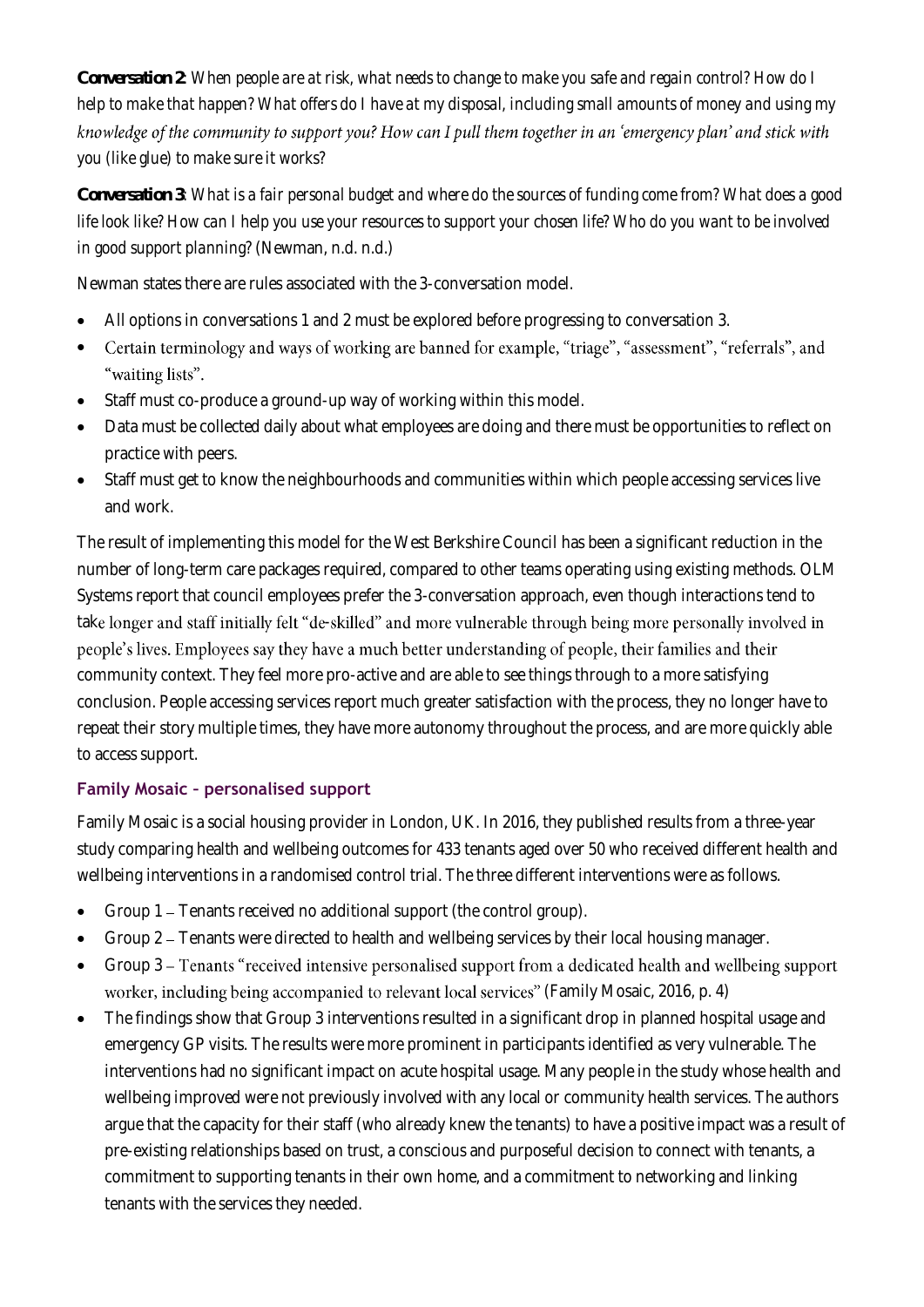• Tenants overwhelmingly responded to having someone to talk to and take an interest in them. The authors discussed challenges around encouraging independence, rather than developing dependency and noted the importance of the specialist skill set in the person providing support. Family Mosaic is exploring opportunities to provide physical space for health hubs to provide health and recreational services for their housing tenants.

#### **The navigator role in New Zealand**

There is considerable support in the literature for the development of more personalised and facilitated access to services. This is particularly apparent in New Zealand through the work of the Productivity Commission, Superu, Network 4, and the Taskforce for Whānau-Centred Initiatives.

The productivity commission advocates strongly for the development of "navigator" roles in New Zealand health and social services to better support the most vulnerable people. In the commission's model, the navigator facilitates access to services via a budget-holding mechanism and works with individuals or with whanau to determine what services are best going to meet people's needs. The success of the navigator role is dependent on their having cultural and geographic ties, and building a relationship of trust, with the person (or their family or whanau or community). Navigators collaborate with the person needing support and their family and whanau, and allocation of services is based on outcomes agreed by the person accessing services, the navigator and the funder.

Navigators are already being used in Whānau Ora or whānau-based initiatives. Superu describe the features of whānau navigators as being "well-versed in and respected for their knowledge of tikanga and te reo Māori and with extensive community knowledge" (Social Policy Evaluation and Research Unit, 2015, p. 12). An example is the Kaitoko Whānau initiative that implemented whānau navigator roles in 2009. The whānau navigators are hosted by existing Māori providers, and work with vulnerable whānau to assess their needs and aspirations and develop a plan to achieve a range of goals and aspirations (Kennedy, Paipa, & Cram, 2011, p. v).

### **Co-design**

### **Large-scale co-design examples**

Co-design at a system and place-based level (a generative approach) was developed in San Diego County in the US through the development of an integrated child welfare, behavioural and public health agency. The county used a generative approach to develop a 10-year plan to "repurpose" existing budgets to provide wrap-around health and social services, incorporating education, literacy, housing and other socio-economic spheres of influence (Oftelie & Leadership for a Networked World, 2014, p. 18).

In Australia, the Brisbane Primary Health Network used co-design to develop a mental health intervention through the Partners in Recovery programme (Cheverton & Janamian, 2016). Stakeholders in the co-design process included specialist MH&A services, primary health providers, emergency services, social services, people accessing services, and their families and carers. More than 100 organisations were involved in the development phase, and workshops with stakeholder groups identified key outcomes of the model. Twenty-two organisations formed a working collaborative and from this a management committee was formed. Consumer and carer representatives met regularly with CEOs and senior managers of agencies to share experiences and map out service initiatives. Feedback was provided to all stakeholders through social media, newsletters, website and annual forums. The primary health network provided backbone support, but otherwise power was shared equally and the process operated as a high-trust model.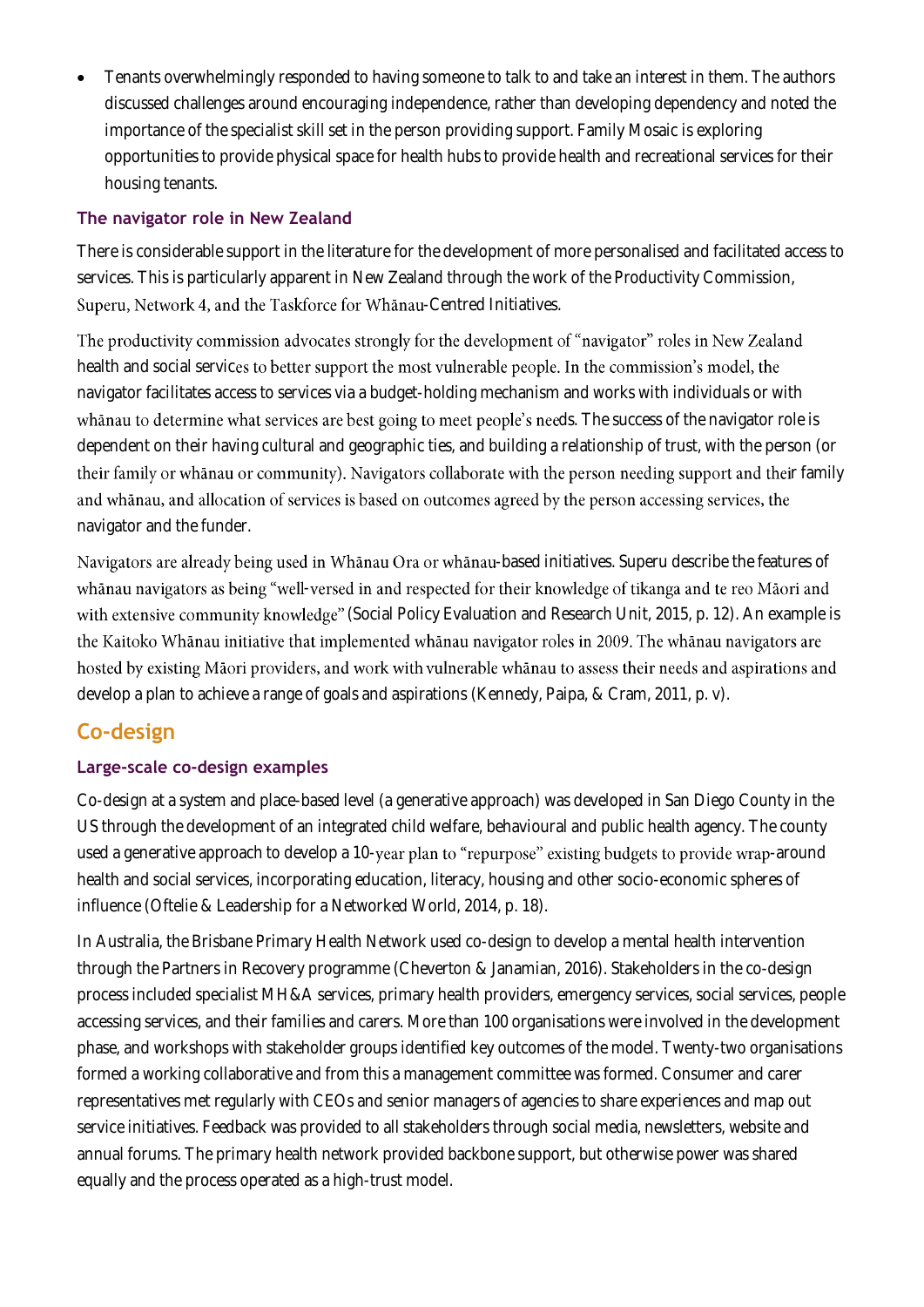The co-design model expanded to consider practical approaches to improving an individual's journey across the primary and secondary interface. A wider advisory group, including disability services, police, emergency services, housing and homelessness agencies, has been established to develop better integration responses. Further collaborative work has occurred with community pharmacies, employer groups, and the development of stepped-care housing and support models. Consumer evaluators are currently reviewing the project. Early reports show a significant reduction in unmet need and improvements in connecting to services. The major challenges reported are around the time commitment in co-design processes, and the difficulty for agencies in giving up "long-held models of care that may work for individual agencies but are not effective from a systems (Cheverton & Janamian, 2016, p. S40).

### **Some smaller-scale co-design examples**

Research in the UK (Freire & Sangiorgi, 2010) compared four completed co-design health projects, and evaluated the extent to which the projects transformed healthcare systems and processes. The projects were for:

- 1) self-managing diabetes (Agenda Cards).
- 2) motivating people to conduct healthier lives (Activmobs).
- 3) engaging people not connected with primary care services (Open Door).
- 4) improving care for people with multiple sclerosis (Enable).

The authors considered drivers and barriers for healthcare innovation and identified success factors for codesign processes. Their results indicated that successful co-design should be more than a person-centred approach. Instead it must be "centred on the community of co-creation" in order to unravel the "professionalpatient relationship", which (echoing the findings of Dunstan et al. (2009)) they argue is one of the main barriers to the transformation of healthcare services (p. 9).

The most successful projects reviewed were Activmobs and Open Door. Activmobs created opportunities for people to participate in the design of services, then used their ideas to implement and develop a service platform solution to support lifestyle change. Open Door engaged the whole co-design community to completely rethink the core "assumptions of what a normal healthcare centre should be" (p. 9).

Co-design is already used in the disability sector in New Zealand, with individualised funding packages available for a range of services in certain geographic areas. The *Enabling Good Lives* individualised funding model was rolled out in Christchurch in 2013, using a deliberate co-design approach to develop the demonstration model. The model is centred on individuals and families having one plan, developed around their strengths, preferences and aspirations, and control over pooled funding that enables them to access supports of their choice (Enabling Good Lives, 2016).

A review of the Christchurch Enabling Good Lives demonstration identified that the co-design process needed to be much more clearly understood by all parties, in particular that the principles and practice of shared decision-making needed to be very explicit in order to be implemented effectively. The other key lesson from the demonstration was that the implementation workload was much higher than expected, particularly around setting up funding and administrative systems, developing key roles, and understanding the model in the context of community development processes (New Zealand Productivity Commission, 2015).

The Australian National Eating Disorders Collaboration (Dunston et al., 2009) is a partnership between researchers, clinicians, people accessing services and their carers to develop resources for people recovering from eating disorders. The process of developing the resource involved an iterative series of conversations between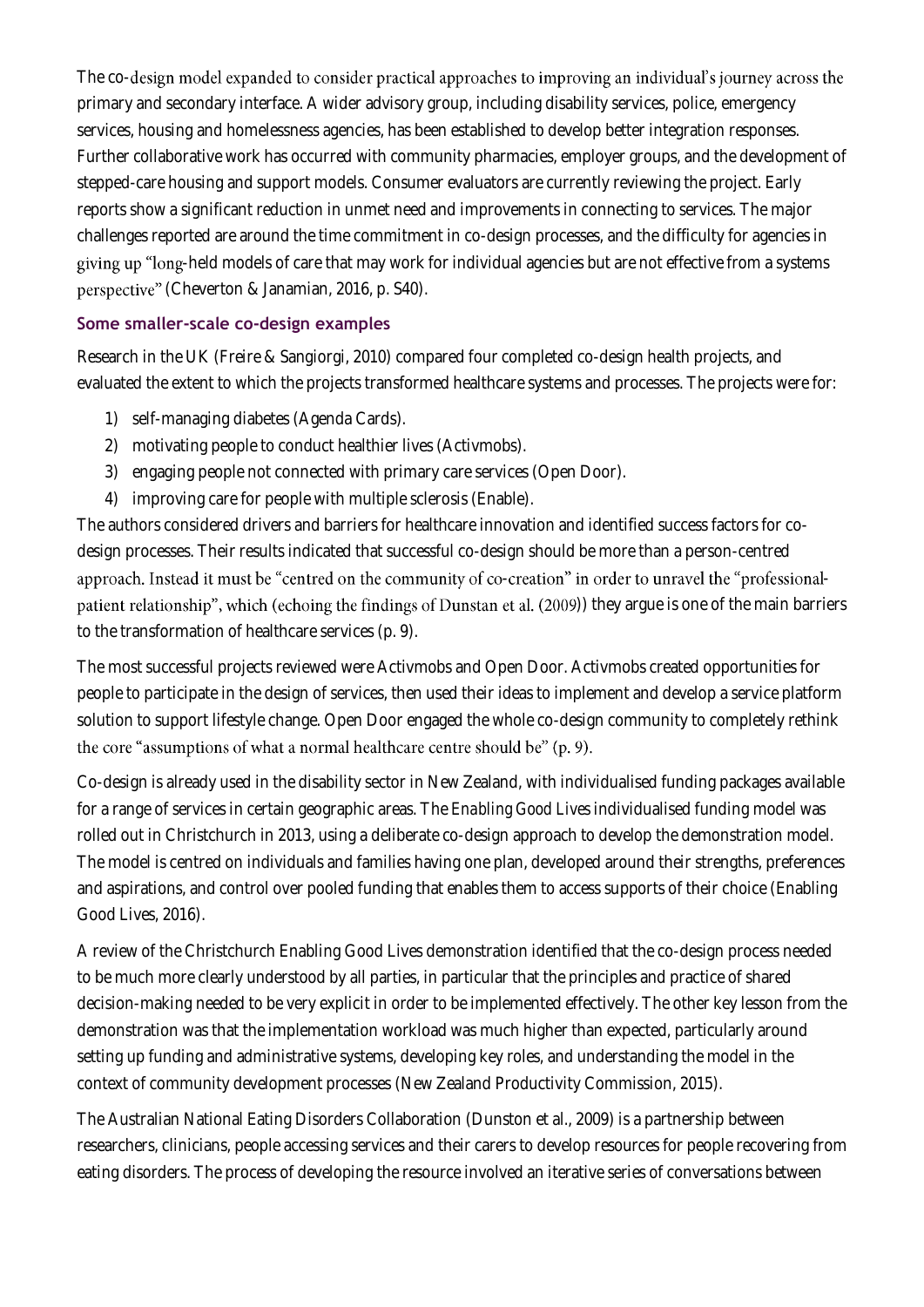partners, utilising people's personal experience and specific expertise across an oversight group, a reference group, and a staff team. The end result is a module-based resource that is still evolving. See [www.nedc.com.au](http://www.nedc.com.au/)

#### **Co-design resources**

Waitemata District Health Board (2010) has a Health Service Co-Design web resource to support health services undertake co-design processes to develop a new service, improve an existing service, or solve a specific issue. See <http://www.healthcodesign.org.nz/index.html>

The Co-design Initiative (2016) resource contains a number of practical examples of co-design in the Australian MH&A sector and links to other international co-design resources. See <https://auspwn.files.wordpress.com/2016/05/codesign-shared-perspectives-report-vf1-5-040616.pdf>

### **Place-based examples**

The place-based examples below illustrate ways of reframing communities of place as catchments for planning responses to health and wellbeing challenges. The scale of the response can be large (for example, citywide planning to develop healthy communities), small (for example, localised integration supporting healthy communities), or adaptive (for example, de-centralised support across multiple sites). The central frame in all cases is thinking about health and wellbeing in the context of communities of place, regardless of whether that place is a city, a neighbourhood, a school, a marae, or a person's home.

The implication, in terms of collaborative capability, is that relationships and partnerships are with a much wider set of stakeholders and the notion of expertise is dispersed across more diverse environments.

### **On a large scale**

 $\overline{a}$ 

The development of large-scale place-based initiatives revolves around frameworks that support individual agency and active citizenship. The King County<sup>3</sup> Board of Health in the US developed *Guidelines: Planning for Healthy Communities* (2016b) to influence local land use and transportation planning and development that supported healthy choices for all people and communities. The guidelines outline community-planning elements that influence physical activity, nutrition, harmful environmental agents, active transport, injury and violence prevention, tobacco and alcohol use, mental health and wellbeing, and access to health care (Fleming, Karasz, & Wysen, 2010, p. 13).

King County has also recently published its *Draft King County Equity and Social Justice Strategic Plan 2016-2022* (2016a) developed in collaboration with county employees and community partners. The plan aims to shift county practices from reactive to proactive investment in equity (digital, economic, education, environment, health and human services, housing, justice and transportation) through coordinated cross-sector solutions. All government departments are legally obliged to consider equity and social justice objectives in their planning and decision-making processes (King County, 2016a).

The Association of Greater Manchester Authorities in the UK has developed a memorandum of understanding to guide health and social care integration, and implement health and wellbeing priorities. These priorities include:

• giving children and young people the best start in life

<sup>&</sup>lt;sup>3</sup> King County is in the US state of Washington and includes the city of Seattle, population 1.9 million as at the 2010 census. Source United States Census Bureau www.census.gov.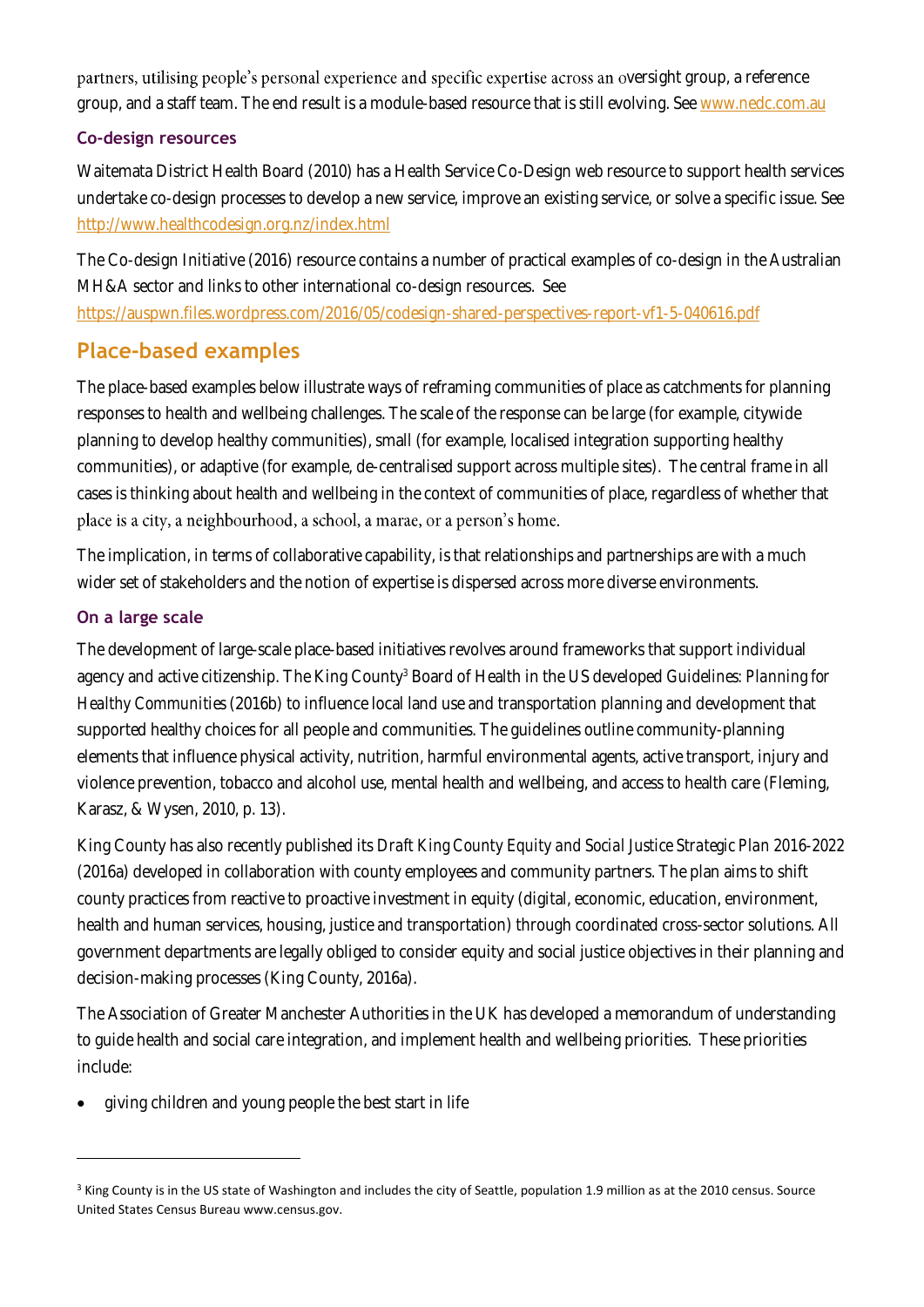- supporting the community to improve their own health and wellbeing
- shifting health provision into community settings
- providing support based on right place/right time principles
- "turning around the lives of troubled families" •
- improving mental health and wellbeing
- increasing employment and productive opportunities
- supporting independence for older people in their community (Manchester City Council Health and Wellbeing Board, 2015, pp. 1-2).

Manchester City Council's overarching objective is to shift health outcomes from some of the worst in the UK to some of the best, through "a focus on prevention of ill health and the promotion of wellbeing" (p. 1).

The state of Virginia in the US has developed a plan for wellbeing for Virginia. One of the plan's goals focuses on the system of health care: "with a strong primary care system linked to behavioural health care, oral health care, and community support systems" (Virginia Department of Health, 2016, p. 34).

The strategies identified to achieve this goal include the development of accountable communities of care, access to primary care via "patient-centred medical homes", integration of primary care with behavioural health care, addiction and oral health care services, and reorganisation of health care payment systems around prevention and support for health and wellness (p. 34).

At a similar level in New Zealand, the Canterbury Clinical Network aims to transform the Canterbury health system through integrating health and social services, keeping people, families and communities at the centre of the system, and using devolved resources to improve health outcomes. The network supports people to take greater responsibility for their own health and wellbeing and enhances local services to provide continuity of care and maintain people's independence at home and in their community (Canterbury Clinical Network, 2016).

### **At a more local scale**

*Closing the Loop* (2016) vision for MH&A services amalgamates place-based health and co-design of service pathways. *Closing the Loop* advocates for development of fourth-wave health and social systems focussed on citizen wellbeing, integrated support, and effective outcomes. The authors argue that meaningful outcomes need to be based around services that are located close to home, easy to access and use, culturally appropriate, and available in a variety of settings. They advocate for "Healthcare Homes" that connect individuals with a wider health and social system, facilitating access and coordinating care.

An international example of a 'healthcare home' is the Brandywine Centre in Coatesville, Pennsylvania in the US. The Brandywine Centre is a collaborative organisation providing health and housing services for lowincome residents. Services provided on-site include housing for low-income seniors, critical health care, dental care, paediatric behavioural health services, prenatal care, support for chronic disease management, mental health services, social services and interpreter services. The centre has a pharmacy, a children's library and a community meeting space. The foundation that governs the centre provides nursing scholarships, college scholarships, youth mental health first aid courses, a youth intern programme, equity programmes, and health enrolment programmes for uninsured and unregistered residents (Brandywine Health Foundation, 2016a)

The guiding principles for the Brandywine Health Foundation are stewardship, equity, wellness, collaboration and leadership. The foundation's strategic principles on collaboration and leadership state: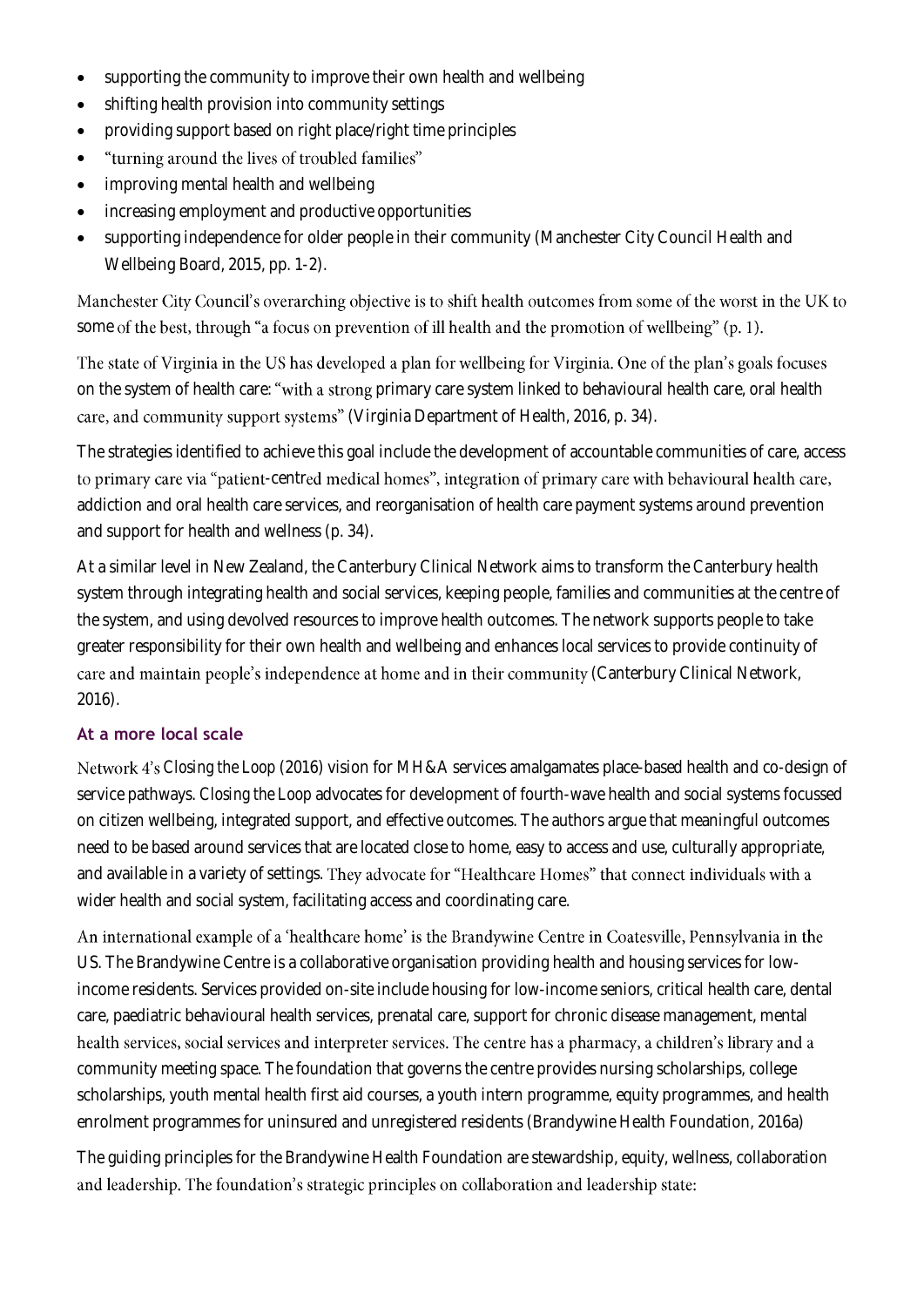*The health and well-being of our entire community requires meaningful collaboration between civic, government, education, business, healthcare, community-based organizations and the public in order to address a broad range of personal, social, economic and environ strengthening and broadening community leadership and participation, we will engage stakeholders to find solutions for promoting improved healthcare and health outcomes for all*. (Brandywine Health Foundation, 2016b)

The Loft service at Eastgate Shopping Centre in Linwood, Christchurch combines place-based health and colocation of services. Co-location is defined as agencies housed in one building but not necessarily providing coordinated services (Social Policy Evaluation and Research Unit, 2015, p. 5). The Loft development houses a range of social and health services to create a one-stop-shop family and community wellbeing centre. The intent is to develop collective capacity through shared location, better service accessibility and reduced complexity for people accessing services. The choice of location is important because of the existing high-volume public use of the site as a shopping mall and public library. The intent is also to provide hot-desk space for other agency staff (Police, Inland Revenue, and Ministry for Social Development) to maximise the provision of services locally (Aviva Family Violence Services, Barnardos, & Family Help Trust, n.d.).

The Kohitanga collective in South Auckland providing Whanau Ora services has implemented a number of service co-location and place-based changes to improve accessibility and to better support whanau needs. These changes included hosting external services on site (psychologist, drug and alcohol services, pharmacy services), developing relationships with additional services (credit union and budgeting services), expanding the scope of services (parenting programme), and expanding the range of services (educational support) (Te Puni Kōkiri, 2015, p. 81). The collective provides services across a range of sites including marae and local medical centres and is developing its capacity to provide alcohol and other drug, and mental health secondary services from community sites.

Kapiti Youth Support is a one-stop-shop provider of health and social services for youth aged 11 to 25 years. Like MH&A services provided in schools, youth services such as Kapiti Youth Support improve uptake of services by building relationships, establishing trust and providing a more seamless experience for young people accessing the service. Specialist services (e.g. child and adolescent mental health services offer services from the Kapiti Youth Support site, and the provider has working relationships with a range of community, health and social service providers (Aldridge, 2012, p. 74).

### **Horizontal integration**

The discussion around citizen engagement and place-based health, focuses thinking around the location and manner of service delivery. It emphasises the capacity for services to be more responsive to, and adaptive around, meeting people's needs, as well as providing opportunities for people to more actively engage in and determine their own health and social outcomes.

The implications in terms of collaborative capability are around reframing who partnerships are with and in what context. The examples below act as prompts around expanded networking in communities of place. Other features for consideration include nimbleness and fluidity around the shape and nature of how services are delivered, the benefits of freeing up existing hierarchies or professional boundaries, and the necessity of embedding services in community contexts.

Co-location and place-based health can occur through the location of services in existing institutions. In Denmark, GP practice is more fluid, less anchored in traditional practice settings and uses co-location to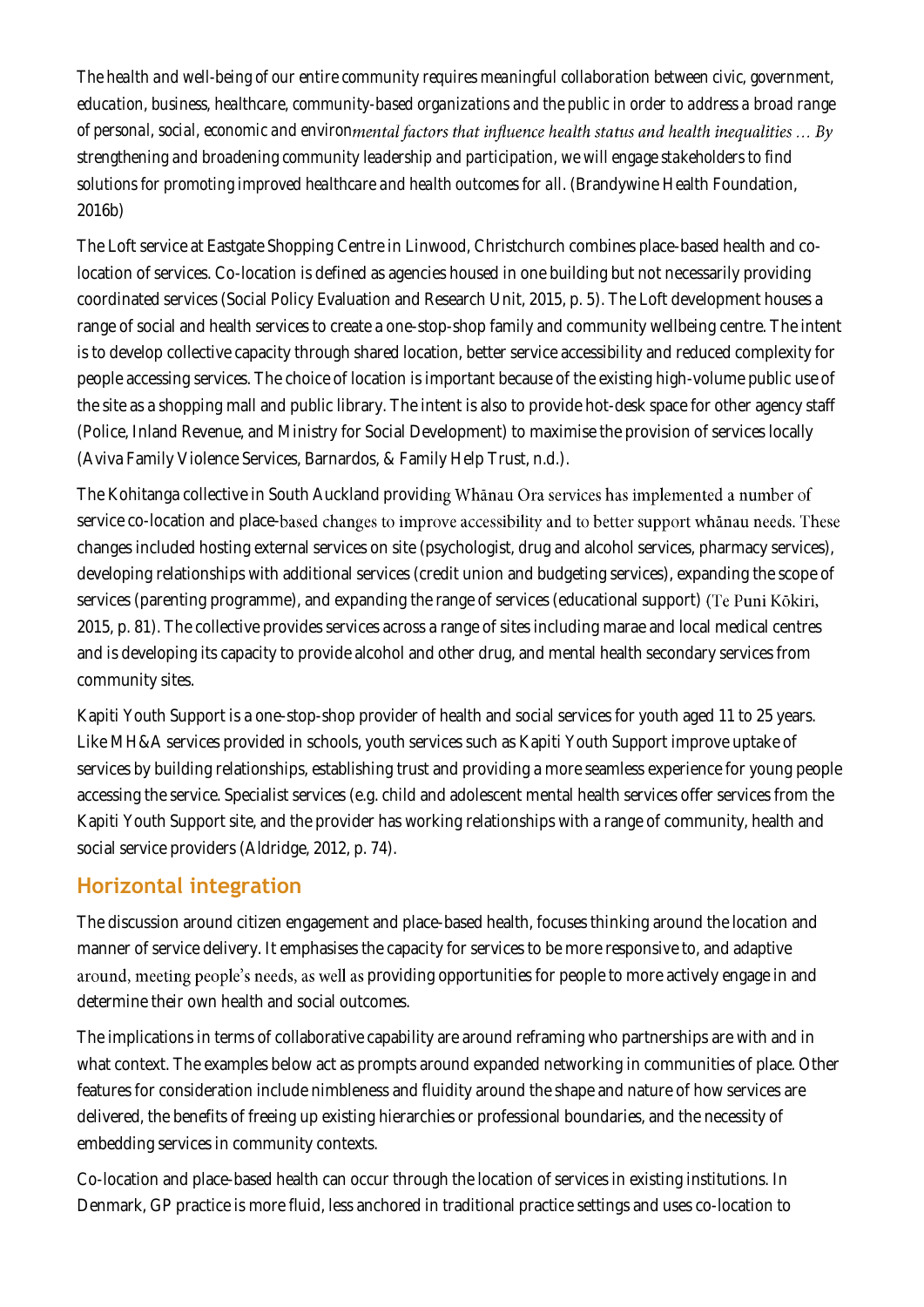enhance collaboration across the primary/secondary interface. In Danish hospitals, GPs are employed part-time to support the coordinated management of people with multiple health needs and to facilitate transition of patients generally along their care pathway. In some instances, GPs are also attached to local social services in order to achieve greater integration between health and social care. GPs are expected to provide individual care, as well as develop system improvements to improve organisational integration. In Norway, GPs are also required to work in activities in school health and nursing homes (OECD reports on health care in Denmark and Norway; cited in OECD, 2016, p. 96).

Another example is the embedding of MH&A services in schools. There is considerable support for, and evidence in the literature of the success of provision of MH&A services in school settings (Ballard, Sander, & Klimes-Dougan, 2014; Grossman & Vang, 2009; National Association of School Psychologists, 2015; Powers, Swick, Wegmann, & Watkins, 2016; Taras, 2004). For example, Grossman and Vang (2009) cite multiple studies showing that youth accessed physical and mental health services much more frequently and proactively when services were co-located on school sites. *Closing The Loop* (Network 4, 2016, p. 24) includes an Auckland case study of nurses, GPs and psychologists housed in schools, with referrals made by teachers and school counsellors. The result has been increased uptake of services by students and improved ease of referrals into secondary MH&A services.

Odyssey House in Auckland provides an alcohol and drug treatment programme and delivers services across a variety of settings: in individuals' homes, as part of residential services, in institutional settings such as schools and prisons, as well as in workplaces (Aldridge, 2012, p. 78). Odyssey House has extended the reach of addiction interventions through the upskilling of primary care providers at an Auckland medical centre. Odyssey House specialists worked alongside primary care professionals to integrate addiction interventions into regular primary care practice (Network 4, 2016, p. 23).

The provision of Mental Health First Aid programmes by Ko Awatea in South Auckland is another example of fluid service delivery and the embedding of services in local community contexts. Counties Manukau District Health Board provides mental health first aid programmes to any adult living within its geographical area. The programme teaches lay adults in the community how to assist people who are developing a mental illness or are in a mental health crisis (Ko Awatea, 2015).

The Prime Minister's Youth Mental Health Project takes a population focus at a policy level but applies it across spheres of influence that are local and community-oriented. The project is currently implementing 26 initiatives across health, education, social development, Whanau Ora and place-based locations. The initiatives range from online tools, new school-based behaviour and wellbeing programmes, development of existing school-based health, social and Whānau Ora services, youth-specific workforce training, development of youth-specific services, and improved access to existing MH&A services (Ministry of Health, 2016b)

*Going Digital to Deliver Wellbeing Services to Young People* considers opportunities for different ways of delivering services that are "devolved, user-centred and co-created" (Social Policy Evaluation and Research Unit, 2016, p. 2). The report notes the capacity of technology to overcome barriers to accessing traditional services, offer more democratic support options that are available closer-to-home, and provide enhanced opportunities for self-management.